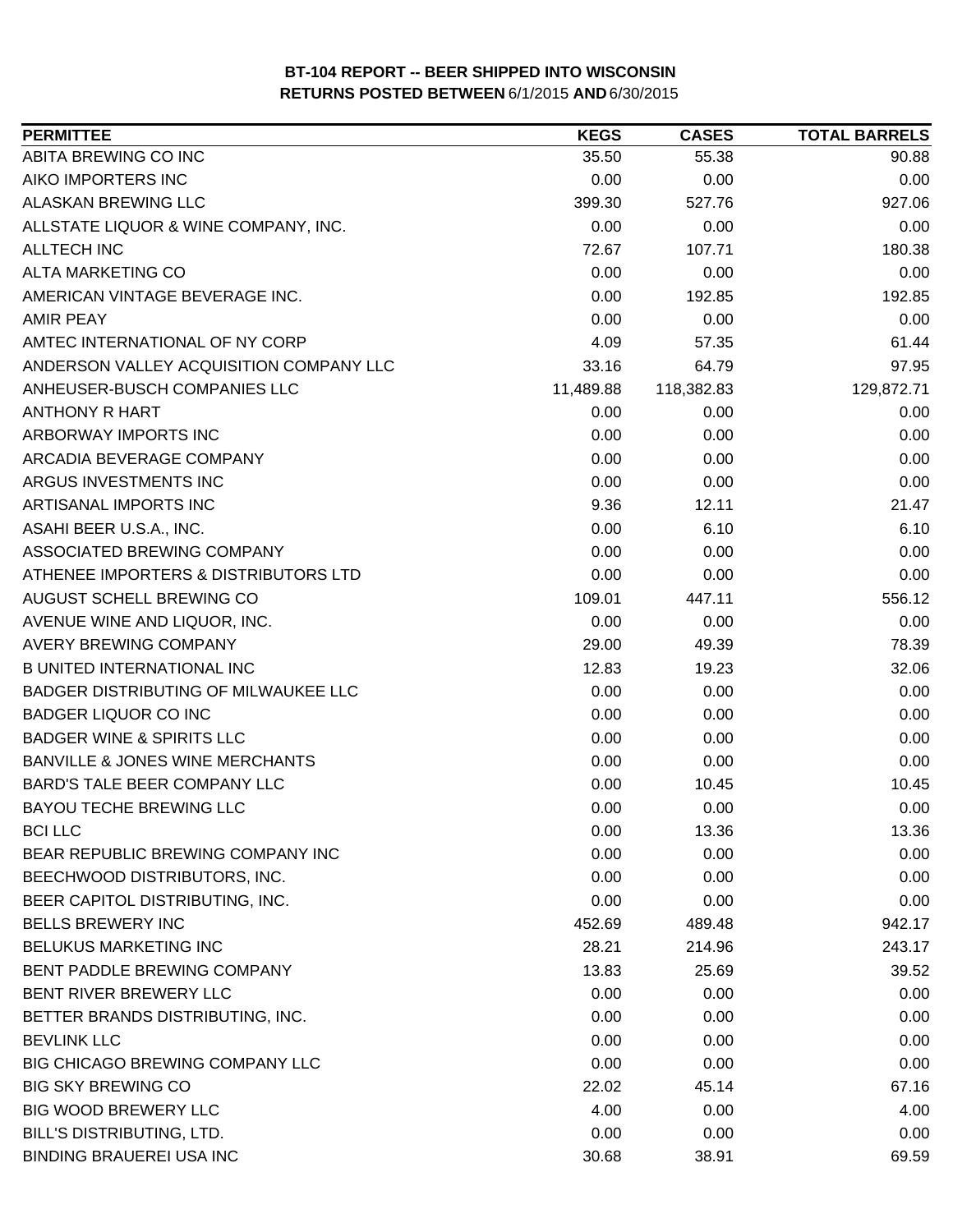| <b>PERMITTEE</b>                     | <b>KEGS</b> | <b>CASES</b> | <b>TOTAL BARRELS</b> |
|--------------------------------------|-------------|--------------|----------------------|
| <b>BOSTON BEER CORPORATION</b>       | 515.18      | 3,173.78     | 3,688.96             |
| <b>BOULDER BEER INC</b>              | 19.67       | 20.61        | 40.28                |
| BRAU BROTHERS BREWING COMPANY, LLC   | 0.00        | 16.55        | 16.55                |
| BRECKENRIDGE BREWERY OF COLORADO LLC | 4.00        | 13.06        | 17.06                |
| <b>BRIAN EWING</b>                   | 15.37       | 31.08        | 46.45                |
| BROWN-FORMAN CORPORATION             | 0.00        | 426.28       | 426.28               |
| <b>BURNING BROTHERS BREWING LLC</b>  | 0.00        | 7.74         | 7.74                 |
| C.J.W., INC.                         | 0.00        | 0.00         | 0.00                 |
| CANAL STREET BREWING CO LLC          | 116.00      | 560.19       | 676.19               |
| CAPITOL-HUSTING COMPANY, INC.        | 0.00        | 0.00         | 0.00                 |
| CARRIAGE HOUSE IMPORTS, LTD.         | 0.00        | 2.07         | 2.07                 |
| CASTLE DANGER BREWING CO LLC         | 0.00        | 3.30         | 3.30                 |
| CENTRAL BEER DISTRIBUTORS, INC.      | 0.00        | 0.00         | 0.00                 |
| CENTRAL BEER IMPORT & EXPORT INC     | 0.00        | 0.00         | 0.00                 |
| <b>CHAS A BERNICK INC</b>            | 0.67        | 3.71         | 4.38                 |
| <b>CHATHAM IMPORTS INC</b>           | 0.00        | 0.00         | 0.00                 |
| <b>CISCO BREWERS INC</b>             | 0.00        | 0.00         | 0.00                 |
| <b>CKL CORPORATION</b>               | 0.00        | 0.00         | 0.00                 |
| COLD SPRING BREWING COMPANY          | 0.00        | 0.00         | 0.00                 |
| <b>COMEBACK BREWING INC</b>          | 0.00        | 8.71         | 8.71                 |
| CORONADO BREWING COMPANY INC         | 25.78       | 47.04        | 72.82                |
| CRAFT BREW ALLIANCE INC              | 0.00        | 0.00         | 0.00                 |
| <b>CROWN IMPORTS LLC</b>             | 0.00        | 13,478.36    | 13,478.36            |
| D&V INTERNATIONAL INC                | 20.13       | 15.52        | 35.65                |
| DEAN DISTRIBUTING, INC.              | 0.00        | 0.00         | 0.00                 |
| DEAN DISTRIBUTING, INC.              | 0.00        | 0.00         | 0.00                 |
| DESCHUTES BREWERY INC                | 147.41      | 338.56       | 485.97               |
| DESTIHL HOLDINGS LLC                 | 0.67        | 38.46        | 39.13                |
| DETROIT RIVERTOWN BREWING LLC        | 10.00       | 13.06        | 23.06                |
| DIAGEO - GUINNESS USA INC.           | 1,127.10    | 4,826.29     | 5,953.39             |
| DISCOUNT LIQUOR, INC.                | 0.00        | 0.00         | 0.00                 |
| DOANE DISTRIBUTING, INC.             | 0.00        | 0.00         | 0.00                 |
| DOGFISH HEAD CRAFT BREWERY INC       | 21.00       | 78.39        | 99.39                |
| DOLCE BEVERAGE GROUP LLC             | 0.00        | 1.25         | 1.25                 |
| <b>DOYNA LTD</b>                     | 0.00        | 0.00         | 0.00                 |
| DUVEL MOORTGAT USA LTD               | 18.54       | 30.57        | 49.11                |
| E & J GALLO WINERY                   | 0.00        | 185.33       | 185.33               |
| <b>EASTERN LIQUORS USA INC</b>       | 0.00        | 0.00         | 0.00                 |
| EL DORADO BEVERAGE CO                | 0.00        | 5.24         | 5.24                 |
| EPIC BREWING COMPANY LLC             | 18.00       | 21.86        | 39.86                |
| EPIC BREWING COMPANY LLC             | 0.00        | 0.00         | 0.00                 |
| EUROBREW INC                         | 0.00        | 0.00         | 0.00                 |
| FABIANO BROTHERS - WISCONSIN LLC     | 0.00        | 0.00         | 0.00                 |
| FINCH'S BEER COMPANY LLC             | 0.00        | 0.00         | 0.00                 |
| FIRESTONE WALKER LLC                 | 0.00        | 0.00         | 0.00                 |
|                                      |             |              |                      |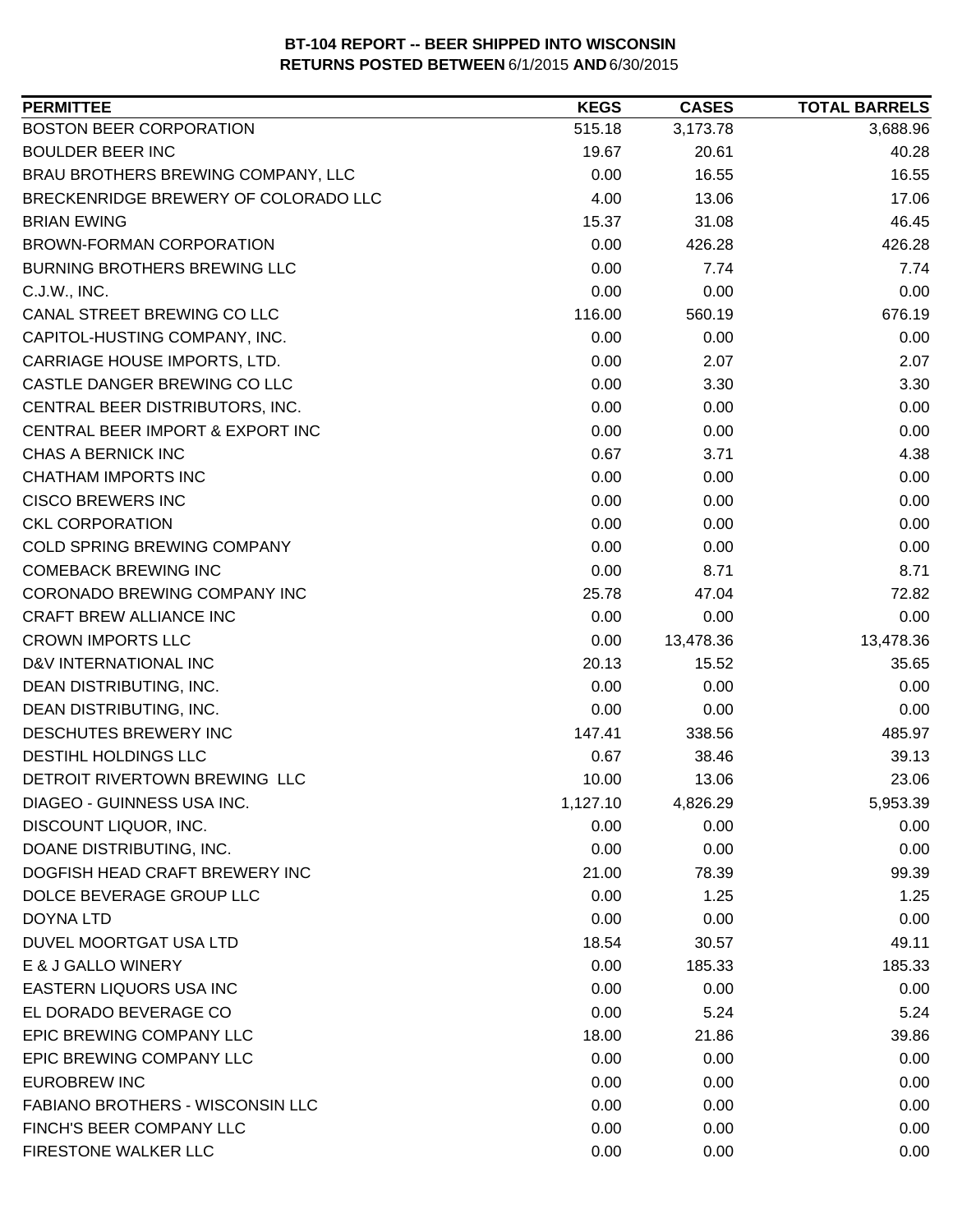| FLANIGAN DISTRIBUTING OF DOOR COUNTY, INC.<br>0.00<br>0.00<br>0.00<br>FLAT EARTH HOLDINGS LLC<br>0.00<br>0.00<br>0.00<br><b>FLYING DOG BREWERY LLLP</b><br>0.00<br>0.00<br>0.00<br>FOUR SEASONS BEER DISTRIBUTORS INC<br>0.00<br>0.00<br>0.00<br>FOUR SIDES IMPORT COMPANY<br>0.00<br>0.00<br>0.00<br>FRANK BEER DISTRIBUTORS, INC.<br>0.00<br>0.00<br>0.00<br>FRANK BEER SOUTH LLC<br>0.00<br>0.00<br>0.00<br>FRANK LIQUOR COMPANY, INC.<br>0.00<br>0.00<br>0.00<br>FRANK LIQUORS OF LA CROSSE, INC.<br>0.00<br>0.00<br>0.00<br>FRANKENMUTH BREWING COMPANY<br>0.00<br>0.00<br>0.00<br>0.66<br>FRED R KARM JR<br>3.08<br>3.74<br>FULTON STREET BREWERY LLC<br>0.00<br>0.00<br>0.00<br><b>G K SKAGGS INC</b><br>0.00<br>62.90<br>62.90<br><b>GARY'S CORPORATION OF OAK CREEK</b><br>0.00<br>0.00<br>0.00<br>GB SALES MILWAUKEE, INC.<br>0.00<br>0.00<br>0.00<br>GELOSO BEVERAGE GROUP LLC<br>0.00<br>27.28<br>27.28<br>GENERAL BEER DISTRIBUTORS CO.<br>0.00<br>0.00<br>0.00<br>GENERAL BEER-NORTHEAST INC<br>0.00<br>0.00<br>0.00<br>GENERAL BEER-NORTHEAST INC<br>0.00<br>0.00<br>0.00<br>0.00<br>0.00<br>GENERAL BEER-NORTHWEST, INC.<br>0.00<br>GENERAL BEER-NORTHWEST, INC.<br>0.00<br>0.00<br>0.00<br>GENERAL BEVERAGE SALES CO- OSHKOSH<br>0.00<br>0.00<br>0.00<br>GENERAL BEVERAGE SALES CO.<br>0.00<br>0.00<br>0.00<br>GENERAL BEVERAGE SALES CO.- MILWAUKEE<br>0.00<br>0.00<br>0.00<br><b>GFBC INC</b><br>6.50<br>28.44<br>21.94<br><b>GLOBAL VILLAGE IMPORTS LLC</b><br>0.00<br>0.00<br>0.00<br><b>GREGORY S HARDMAN</b><br>0.00<br>0.00<br>0.00<br><b>GTBC LLC</b><br>0.00<br>0.00<br>0.00<br>H C FOODS CO LTD<br>0.00<br>0.00<br>0.00<br><b>HALES ALES LTD</b><br>0.00<br>0.00<br>0.00<br>HARVEST MOON BREWING LLP<br>0.00<br>5.81<br>5.81<br>HEINEKEN USA INCORPORATED<br>267.50<br>5,249.90<br>5,517.40<br>HENDRICKS BEVERAGE, INC.<br>0.00<br>0.00<br>0.00<br>HIGH COUNTRY BREWERY INC<br>0.00<br>0.00<br>0.00<br>HOME BREW MART INC<br>203.80<br>271.30<br>67.50<br><b>ILLYRIAN IMPORT INC</b><br>0.00<br>0.00<br>0.00<br><b>INDEED BREWING COMPANY LLC</b><br>$-0.50$<br>0.51<br>0.01<br><b>INDIAN PEAKS BREWING COMPANY</b><br>186.14<br>60.00<br>126.14<br>INDIAN RIVER BEVERAGE CORPORATION<br>0.00<br>0.00<br>0.00<br>IRL, INCORPORATED<br>0.00<br>0.00<br>0.00<br><b>JAW PROPERTIES LLC</b><br>0.00<br>0.00<br>0.00<br><b>JDZ INC</b><br>7.17<br>26.68<br>33.85<br><b>JOHN J COLLETTI</b><br>0.00<br>0.00<br>0.00<br>JOHNSON BROTHERS OF WISCONSIN INC<br>0.00<br>0.00<br>0.00 | <b>PERMITTEE</b>                  | <b>KEGS</b> | <b>CASES</b> | <b>TOTAL BARRELS</b> |
|-------------------------------------------------------------------------------------------------------------------------------------------------------------------------------------------------------------------------------------------------------------------------------------------------------------------------------------------------------------------------------------------------------------------------------------------------------------------------------------------------------------------------------------------------------------------------------------------------------------------------------------------------------------------------------------------------------------------------------------------------------------------------------------------------------------------------------------------------------------------------------------------------------------------------------------------------------------------------------------------------------------------------------------------------------------------------------------------------------------------------------------------------------------------------------------------------------------------------------------------------------------------------------------------------------------------------------------------------------------------------------------------------------------------------------------------------------------------------------------------------------------------------------------------------------------------------------------------------------------------------------------------------------------------------------------------------------------------------------------------------------------------------------------------------------------------------------------------------------------------------------------------------------------------------------------------------------------------------------------------------------------------------------------------------------------------------------------------------------------------------------------------------------------------------------------------------------------------------------------------------------------------------------------------------------------------------------------------------------------------------------------------------------------------------------------------------------------------------------------------------------|-----------------------------------|-------------|--------------|----------------------|
|                                                                                                                                                                                                                                                                                                                                                                                                                                                                                                                                                                                                                                                                                                                                                                                                                                                                                                                                                                                                                                                                                                                                                                                                                                                                                                                                                                                                                                                                                                                                                                                                                                                                                                                                                                                                                                                                                                                                                                                                                                                                                                                                                                                                                                                                                                                                                                                                                                                                                                       |                                   |             |              |                      |
|                                                                                                                                                                                                                                                                                                                                                                                                                                                                                                                                                                                                                                                                                                                                                                                                                                                                                                                                                                                                                                                                                                                                                                                                                                                                                                                                                                                                                                                                                                                                                                                                                                                                                                                                                                                                                                                                                                                                                                                                                                                                                                                                                                                                                                                                                                                                                                                                                                                                                                       |                                   |             |              |                      |
|                                                                                                                                                                                                                                                                                                                                                                                                                                                                                                                                                                                                                                                                                                                                                                                                                                                                                                                                                                                                                                                                                                                                                                                                                                                                                                                                                                                                                                                                                                                                                                                                                                                                                                                                                                                                                                                                                                                                                                                                                                                                                                                                                                                                                                                                                                                                                                                                                                                                                                       |                                   |             |              |                      |
|                                                                                                                                                                                                                                                                                                                                                                                                                                                                                                                                                                                                                                                                                                                                                                                                                                                                                                                                                                                                                                                                                                                                                                                                                                                                                                                                                                                                                                                                                                                                                                                                                                                                                                                                                                                                                                                                                                                                                                                                                                                                                                                                                                                                                                                                                                                                                                                                                                                                                                       |                                   |             |              |                      |
|                                                                                                                                                                                                                                                                                                                                                                                                                                                                                                                                                                                                                                                                                                                                                                                                                                                                                                                                                                                                                                                                                                                                                                                                                                                                                                                                                                                                                                                                                                                                                                                                                                                                                                                                                                                                                                                                                                                                                                                                                                                                                                                                                                                                                                                                                                                                                                                                                                                                                                       |                                   |             |              |                      |
|                                                                                                                                                                                                                                                                                                                                                                                                                                                                                                                                                                                                                                                                                                                                                                                                                                                                                                                                                                                                                                                                                                                                                                                                                                                                                                                                                                                                                                                                                                                                                                                                                                                                                                                                                                                                                                                                                                                                                                                                                                                                                                                                                                                                                                                                                                                                                                                                                                                                                                       |                                   |             |              |                      |
|                                                                                                                                                                                                                                                                                                                                                                                                                                                                                                                                                                                                                                                                                                                                                                                                                                                                                                                                                                                                                                                                                                                                                                                                                                                                                                                                                                                                                                                                                                                                                                                                                                                                                                                                                                                                                                                                                                                                                                                                                                                                                                                                                                                                                                                                                                                                                                                                                                                                                                       |                                   |             |              |                      |
|                                                                                                                                                                                                                                                                                                                                                                                                                                                                                                                                                                                                                                                                                                                                                                                                                                                                                                                                                                                                                                                                                                                                                                                                                                                                                                                                                                                                                                                                                                                                                                                                                                                                                                                                                                                                                                                                                                                                                                                                                                                                                                                                                                                                                                                                                                                                                                                                                                                                                                       |                                   |             |              |                      |
|                                                                                                                                                                                                                                                                                                                                                                                                                                                                                                                                                                                                                                                                                                                                                                                                                                                                                                                                                                                                                                                                                                                                                                                                                                                                                                                                                                                                                                                                                                                                                                                                                                                                                                                                                                                                                                                                                                                                                                                                                                                                                                                                                                                                                                                                                                                                                                                                                                                                                                       |                                   |             |              |                      |
|                                                                                                                                                                                                                                                                                                                                                                                                                                                                                                                                                                                                                                                                                                                                                                                                                                                                                                                                                                                                                                                                                                                                                                                                                                                                                                                                                                                                                                                                                                                                                                                                                                                                                                                                                                                                                                                                                                                                                                                                                                                                                                                                                                                                                                                                                                                                                                                                                                                                                                       |                                   |             |              |                      |
|                                                                                                                                                                                                                                                                                                                                                                                                                                                                                                                                                                                                                                                                                                                                                                                                                                                                                                                                                                                                                                                                                                                                                                                                                                                                                                                                                                                                                                                                                                                                                                                                                                                                                                                                                                                                                                                                                                                                                                                                                                                                                                                                                                                                                                                                                                                                                                                                                                                                                                       |                                   |             |              |                      |
|                                                                                                                                                                                                                                                                                                                                                                                                                                                                                                                                                                                                                                                                                                                                                                                                                                                                                                                                                                                                                                                                                                                                                                                                                                                                                                                                                                                                                                                                                                                                                                                                                                                                                                                                                                                                                                                                                                                                                                                                                                                                                                                                                                                                                                                                                                                                                                                                                                                                                                       |                                   |             |              |                      |
|                                                                                                                                                                                                                                                                                                                                                                                                                                                                                                                                                                                                                                                                                                                                                                                                                                                                                                                                                                                                                                                                                                                                                                                                                                                                                                                                                                                                                                                                                                                                                                                                                                                                                                                                                                                                                                                                                                                                                                                                                                                                                                                                                                                                                                                                                                                                                                                                                                                                                                       |                                   |             |              |                      |
|                                                                                                                                                                                                                                                                                                                                                                                                                                                                                                                                                                                                                                                                                                                                                                                                                                                                                                                                                                                                                                                                                                                                                                                                                                                                                                                                                                                                                                                                                                                                                                                                                                                                                                                                                                                                                                                                                                                                                                                                                                                                                                                                                                                                                                                                                                                                                                                                                                                                                                       |                                   |             |              |                      |
|                                                                                                                                                                                                                                                                                                                                                                                                                                                                                                                                                                                                                                                                                                                                                                                                                                                                                                                                                                                                                                                                                                                                                                                                                                                                                                                                                                                                                                                                                                                                                                                                                                                                                                                                                                                                                                                                                                                                                                                                                                                                                                                                                                                                                                                                                                                                                                                                                                                                                                       |                                   |             |              |                      |
|                                                                                                                                                                                                                                                                                                                                                                                                                                                                                                                                                                                                                                                                                                                                                                                                                                                                                                                                                                                                                                                                                                                                                                                                                                                                                                                                                                                                                                                                                                                                                                                                                                                                                                                                                                                                                                                                                                                                                                                                                                                                                                                                                                                                                                                                                                                                                                                                                                                                                                       |                                   |             |              |                      |
|                                                                                                                                                                                                                                                                                                                                                                                                                                                                                                                                                                                                                                                                                                                                                                                                                                                                                                                                                                                                                                                                                                                                                                                                                                                                                                                                                                                                                                                                                                                                                                                                                                                                                                                                                                                                                                                                                                                                                                                                                                                                                                                                                                                                                                                                                                                                                                                                                                                                                                       |                                   |             |              |                      |
|                                                                                                                                                                                                                                                                                                                                                                                                                                                                                                                                                                                                                                                                                                                                                                                                                                                                                                                                                                                                                                                                                                                                                                                                                                                                                                                                                                                                                                                                                                                                                                                                                                                                                                                                                                                                                                                                                                                                                                                                                                                                                                                                                                                                                                                                                                                                                                                                                                                                                                       |                                   |             |              |                      |
|                                                                                                                                                                                                                                                                                                                                                                                                                                                                                                                                                                                                                                                                                                                                                                                                                                                                                                                                                                                                                                                                                                                                                                                                                                                                                                                                                                                                                                                                                                                                                                                                                                                                                                                                                                                                                                                                                                                                                                                                                                                                                                                                                                                                                                                                                                                                                                                                                                                                                                       |                                   |             |              |                      |
|                                                                                                                                                                                                                                                                                                                                                                                                                                                                                                                                                                                                                                                                                                                                                                                                                                                                                                                                                                                                                                                                                                                                                                                                                                                                                                                                                                                                                                                                                                                                                                                                                                                                                                                                                                                                                                                                                                                                                                                                                                                                                                                                                                                                                                                                                                                                                                                                                                                                                                       |                                   |             |              |                      |
|                                                                                                                                                                                                                                                                                                                                                                                                                                                                                                                                                                                                                                                                                                                                                                                                                                                                                                                                                                                                                                                                                                                                                                                                                                                                                                                                                                                                                                                                                                                                                                                                                                                                                                                                                                                                                                                                                                                                                                                                                                                                                                                                                                                                                                                                                                                                                                                                                                                                                                       |                                   |             |              |                      |
|                                                                                                                                                                                                                                                                                                                                                                                                                                                                                                                                                                                                                                                                                                                                                                                                                                                                                                                                                                                                                                                                                                                                                                                                                                                                                                                                                                                                                                                                                                                                                                                                                                                                                                                                                                                                                                                                                                                                                                                                                                                                                                                                                                                                                                                                                                                                                                                                                                                                                                       |                                   |             |              |                      |
|                                                                                                                                                                                                                                                                                                                                                                                                                                                                                                                                                                                                                                                                                                                                                                                                                                                                                                                                                                                                                                                                                                                                                                                                                                                                                                                                                                                                                                                                                                                                                                                                                                                                                                                                                                                                                                                                                                                                                                                                                                                                                                                                                                                                                                                                                                                                                                                                                                                                                                       |                                   |             |              |                      |
|                                                                                                                                                                                                                                                                                                                                                                                                                                                                                                                                                                                                                                                                                                                                                                                                                                                                                                                                                                                                                                                                                                                                                                                                                                                                                                                                                                                                                                                                                                                                                                                                                                                                                                                                                                                                                                                                                                                                                                                                                                                                                                                                                                                                                                                                                                                                                                                                                                                                                                       |                                   |             |              |                      |
|                                                                                                                                                                                                                                                                                                                                                                                                                                                                                                                                                                                                                                                                                                                                                                                                                                                                                                                                                                                                                                                                                                                                                                                                                                                                                                                                                                                                                                                                                                                                                                                                                                                                                                                                                                                                                                                                                                                                                                                                                                                                                                                                                                                                                                                                                                                                                                                                                                                                                                       |                                   |             |              |                      |
|                                                                                                                                                                                                                                                                                                                                                                                                                                                                                                                                                                                                                                                                                                                                                                                                                                                                                                                                                                                                                                                                                                                                                                                                                                                                                                                                                                                                                                                                                                                                                                                                                                                                                                                                                                                                                                                                                                                                                                                                                                                                                                                                                                                                                                                                                                                                                                                                                                                                                                       |                                   |             |              |                      |
|                                                                                                                                                                                                                                                                                                                                                                                                                                                                                                                                                                                                                                                                                                                                                                                                                                                                                                                                                                                                                                                                                                                                                                                                                                                                                                                                                                                                                                                                                                                                                                                                                                                                                                                                                                                                                                                                                                                                                                                                                                                                                                                                                                                                                                                                                                                                                                                                                                                                                                       |                                   |             |              |                      |
|                                                                                                                                                                                                                                                                                                                                                                                                                                                                                                                                                                                                                                                                                                                                                                                                                                                                                                                                                                                                                                                                                                                                                                                                                                                                                                                                                                                                                                                                                                                                                                                                                                                                                                                                                                                                                                                                                                                                                                                                                                                                                                                                                                                                                                                                                                                                                                                                                                                                                                       |                                   |             |              |                      |
|                                                                                                                                                                                                                                                                                                                                                                                                                                                                                                                                                                                                                                                                                                                                                                                                                                                                                                                                                                                                                                                                                                                                                                                                                                                                                                                                                                                                                                                                                                                                                                                                                                                                                                                                                                                                                                                                                                                                                                                                                                                                                                                                                                                                                                                                                                                                                                                                                                                                                                       |                                   |             |              |                      |
|                                                                                                                                                                                                                                                                                                                                                                                                                                                                                                                                                                                                                                                                                                                                                                                                                                                                                                                                                                                                                                                                                                                                                                                                                                                                                                                                                                                                                                                                                                                                                                                                                                                                                                                                                                                                                                                                                                                                                                                                                                                                                                                                                                                                                                                                                                                                                                                                                                                                                                       |                                   |             |              |                      |
|                                                                                                                                                                                                                                                                                                                                                                                                                                                                                                                                                                                                                                                                                                                                                                                                                                                                                                                                                                                                                                                                                                                                                                                                                                                                                                                                                                                                                                                                                                                                                                                                                                                                                                                                                                                                                                                                                                                                                                                                                                                                                                                                                                                                                                                                                                                                                                                                                                                                                                       |                                   |             |              |                      |
|                                                                                                                                                                                                                                                                                                                                                                                                                                                                                                                                                                                                                                                                                                                                                                                                                                                                                                                                                                                                                                                                                                                                                                                                                                                                                                                                                                                                                                                                                                                                                                                                                                                                                                                                                                                                                                                                                                                                                                                                                                                                                                                                                                                                                                                                                                                                                                                                                                                                                                       |                                   |             |              |                      |
|                                                                                                                                                                                                                                                                                                                                                                                                                                                                                                                                                                                                                                                                                                                                                                                                                                                                                                                                                                                                                                                                                                                                                                                                                                                                                                                                                                                                                                                                                                                                                                                                                                                                                                                                                                                                                                                                                                                                                                                                                                                                                                                                                                                                                                                                                                                                                                                                                                                                                                       |                                   |             |              |                      |
|                                                                                                                                                                                                                                                                                                                                                                                                                                                                                                                                                                                                                                                                                                                                                                                                                                                                                                                                                                                                                                                                                                                                                                                                                                                                                                                                                                                                                                                                                                                                                                                                                                                                                                                                                                                                                                                                                                                                                                                                                                                                                                                                                                                                                                                                                                                                                                                                                                                                                                       |                                   |             |              |                      |
|                                                                                                                                                                                                                                                                                                                                                                                                                                                                                                                                                                                                                                                                                                                                                                                                                                                                                                                                                                                                                                                                                                                                                                                                                                                                                                                                                                                                                                                                                                                                                                                                                                                                                                                                                                                                                                                                                                                                                                                                                                                                                                                                                                                                                                                                                                                                                                                                                                                                                                       |                                   |             |              |                      |
|                                                                                                                                                                                                                                                                                                                                                                                                                                                                                                                                                                                                                                                                                                                                                                                                                                                                                                                                                                                                                                                                                                                                                                                                                                                                                                                                                                                                                                                                                                                                                                                                                                                                                                                                                                                                                                                                                                                                                                                                                                                                                                                                                                                                                                                                                                                                                                                                                                                                                                       |                                   |             |              |                      |
|                                                                                                                                                                                                                                                                                                                                                                                                                                                                                                                                                                                                                                                                                                                                                                                                                                                                                                                                                                                                                                                                                                                                                                                                                                                                                                                                                                                                                                                                                                                                                                                                                                                                                                                                                                                                                                                                                                                                                                                                                                                                                                                                                                                                                                                                                                                                                                                                                                                                                                       |                                   |             |              |                      |
|                                                                                                                                                                                                                                                                                                                                                                                                                                                                                                                                                                                                                                                                                                                                                                                                                                                                                                                                                                                                                                                                                                                                                                                                                                                                                                                                                                                                                                                                                                                                                                                                                                                                                                                                                                                                                                                                                                                                                                                                                                                                                                                                                                                                                                                                                                                                                                                                                                                                                                       |                                   |             |              |                      |
|                                                                                                                                                                                                                                                                                                                                                                                                                                                                                                                                                                                                                                                                                                                                                                                                                                                                                                                                                                                                                                                                                                                                                                                                                                                                                                                                                                                                                                                                                                                                                                                                                                                                                                                                                                                                                                                                                                                                                                                                                                                                                                                                                                                                                                                                                                                                                                                                                                                                                                       |                                   |             |              |                      |
|                                                                                                                                                                                                                                                                                                                                                                                                                                                                                                                                                                                                                                                                                                                                                                                                                                                                                                                                                                                                                                                                                                                                                                                                                                                                                                                                                                                                                                                                                                                                                                                                                                                                                                                                                                                                                                                                                                                                                                                                                                                                                                                                                                                                                                                                                                                                                                                                                                                                                                       |                                   |             |              |                      |
|                                                                                                                                                                                                                                                                                                                                                                                                                                                                                                                                                                                                                                                                                                                                                                                                                                                                                                                                                                                                                                                                                                                                                                                                                                                                                                                                                                                                                                                                                                                                                                                                                                                                                                                                                                                                                                                                                                                                                                                                                                                                                                                                                                                                                                                                                                                                                                                                                                                                                                       |                                   |             |              |                      |
|                                                                                                                                                                                                                                                                                                                                                                                                                                                                                                                                                                                                                                                                                                                                                                                                                                                                                                                                                                                                                                                                                                                                                                                                                                                                                                                                                                                                                                                                                                                                                                                                                                                                                                                                                                                                                                                                                                                                                                                                                                                                                                                                                                                                                                                                                                                                                                                                                                                                                                       |                                   |             |              |                      |
|                                                                                                                                                                                                                                                                                                                                                                                                                                                                                                                                                                                                                                                                                                                                                                                                                                                                                                                                                                                                                                                                                                                                                                                                                                                                                                                                                                                                                                                                                                                                                                                                                                                                                                                                                                                                                                                                                                                                                                                                                                                                                                                                                                                                                                                                                                                                                                                                                                                                                                       |                                   |             |              |                      |
|                                                                                                                                                                                                                                                                                                                                                                                                                                                                                                                                                                                                                                                                                                                                                                                                                                                                                                                                                                                                                                                                                                                                                                                                                                                                                                                                                                                                                                                                                                                                                                                                                                                                                                                                                                                                                                                                                                                                                                                                                                                                                                                                                                                                                                                                                                                                                                                                                                                                                                       |                                   |             |              |                      |
|                                                                                                                                                                                                                                                                                                                                                                                                                                                                                                                                                                                                                                                                                                                                                                                                                                                                                                                                                                                                                                                                                                                                                                                                                                                                                                                                                                                                                                                                                                                                                                                                                                                                                                                                                                                                                                                                                                                                                                                                                                                                                                                                                                                                                                                                                                                                                                                                                                                                                                       | JOHNSON BROTHERS OF WISCONSIN INC | 0.00        | 0.00         | 0.00                 |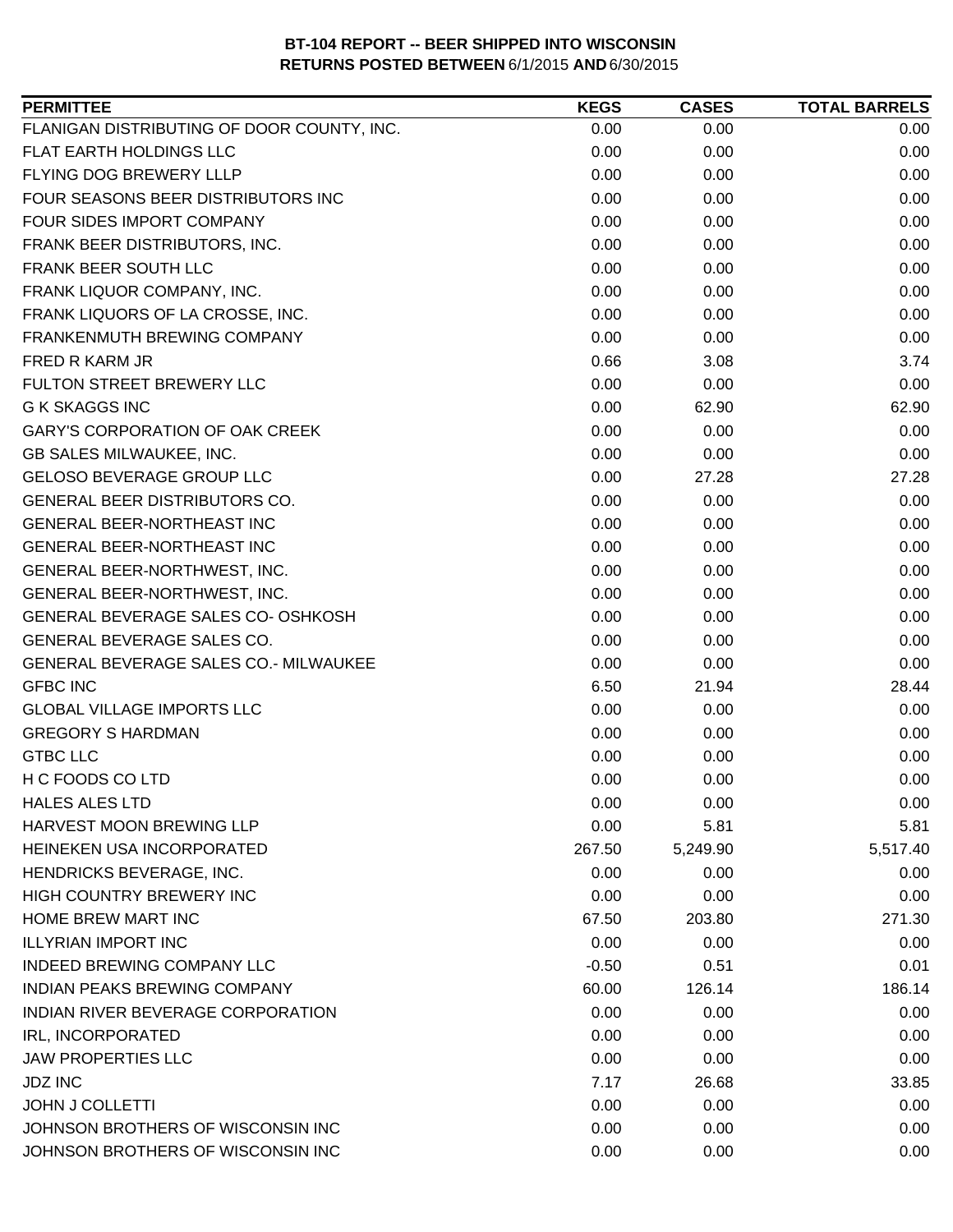| JOHNSON DISTRIBUTING, INC.<br>0.00<br>0.00<br>0.00<br>JOM WINE & SPIRITS INC<br>3.10<br>0.00<br>3.10<br><b>KAREN HOLTON</b><br>0.00<br>0.00<br>0.00<br><b>KEWEENAW BREWING CO LLC</b><br>60.42<br>32.25<br>28.17<br>KOJIMA & INTERNATIONAL ASSOCIATES INC<br>0.00<br>0.00<br>0.00<br>KYSELA PERE ET FILS LTD<br>0.00<br>0.00<br>0.00<br>LA CROSSE BEVERAGE LLC<br>0.00<br>0.00<br>0.00<br><b>LABATT USA OPERATING CO LLC</b><br>3,557.70<br>93.33<br>3,464.37<br><b>LAGUNITAS BREWING CO</b><br>161.00<br>375.64<br>536.64<br>LAKE SUPERIOR BREWING CO LLC<br>9.00<br>5.08<br>14.08<br>LARRY'S DISTRIBUTING CO., INC.<br>0.00<br>0.00<br>0.00<br>0.00<br>LEAMON MERCANTILE CO. CORP<br>0.00<br>0.00<br>LEE BEVERAGE OF WISCONSIN LLC<br>0.00<br>0.00<br>0.00<br>LEE BEVERAGE OF WISCONSIN LLC<br>0.00<br>0.00<br>0.00<br>LEFT COAST BREWING CO<br>4.00<br>9.16<br>13.16<br>LENA BEVERAGE COMPANY<br>4.14<br>5.00<br>0.86<br>LIFT BRIDGE BREWING TECHNOLOGIES LLC<br>34.04<br>4.33<br>29.71<br>LOUIS GLUNZ BEER INC<br>205.32<br>37.24<br>168.08<br><b>LUCID BREWING LLC</b><br>0.00<br>2.18<br>2.18<br>0.00<br>5.23<br>MAD RIVER BREWING COMPANY INC<br>5.23<br>MANNEKEN-BRUSSEL IMPORTS INC<br>3.35<br>14.77<br>11.42<br>MARK ANTHONY BRANDS INC<br>0.00<br>905.36<br>905.36<br>MASSACHUSETTS BEVERAGE ALLIANCE LLC<br>0.00<br>0.00<br>0.00<br><b>MATT BREWING CO INC</b><br>0.00<br>0.00<br>0.00<br>MERCHANT DU VIN CORPORATION<br>47.29<br>11.50<br>35.79<br>METROPOLITAN BREWING LLC<br>6.67<br>36.65<br>43.32<br>32.36<br><b>MHW LTD</b><br>31.99<br>0.37<br>MICHAEL G ANSAY<br>0.00<br>0.00<br>0.00<br>MICHAUD DISTRIBUTING INC<br>0.00<br>0.00<br>0.00<br>MID-WISCONSIN BEVERAGE, INC.<br>0.00<br>0.00<br>0.00<br>0.00<br>MILLER BEER OF THE NORTHWOODS, INC.<br>0.00<br>0.00<br>MILLERCOORS LLC<br>1,826.50<br>17,288.24<br>19,114.74<br>MILLERCOORS LLC<br>36,093.39<br>1,920.30<br>34,173.09<br>MILLSTREAM INVESTMENTS INC<br>10.16<br>0.00<br>10.16<br>MOR-DALL ENTERPRISES INC.<br>8.50<br>51.40<br>59.90<br>MOTHER LODE BREWING LLC<br>0.00<br>0.00<br>0.00<br>MOUNTAINEER HOLDINGS LLC<br>0.00<br>0.00<br>0.00<br><b>MOYLANS BREWING CO LTD</b><br>0.00<br>0.00<br>0.00<br>MUTUAL WHOLESALE LIQUOR INC<br>0.00<br>0.00<br>0.00<br>NDC SYSTEMS LP<br>85.92<br>85.92<br>0.00<br>NEBRASKA BREWING CO INC<br>4.17<br>14.13<br>18.30<br>NEEDHAM DISTRIBUTING CO., INC.<br>0.00<br>0.00<br>0.00<br>NEW BELGIUM BREWING COMPANY INC<br>471.65<br>1,505.56<br>1,977.21<br>NEW HOLLAND BREWING CO LLC<br>29.50<br>68.54<br>98.04 | <b>PERMITTEE</b>        | <b>KEGS</b> | <b>CASES</b> | <b>TOTAL BARRELS</b> |
|---------------------------------------------------------------------------------------------------------------------------------------------------------------------------------------------------------------------------------------------------------------------------------------------------------------------------------------------------------------------------------------------------------------------------------------------------------------------------------------------------------------------------------------------------------------------------------------------------------------------------------------------------------------------------------------------------------------------------------------------------------------------------------------------------------------------------------------------------------------------------------------------------------------------------------------------------------------------------------------------------------------------------------------------------------------------------------------------------------------------------------------------------------------------------------------------------------------------------------------------------------------------------------------------------------------------------------------------------------------------------------------------------------------------------------------------------------------------------------------------------------------------------------------------------------------------------------------------------------------------------------------------------------------------------------------------------------------------------------------------------------------------------------------------------------------------------------------------------------------------------------------------------------------------------------------------------------------------------------------------------------------------------------------------------------------------------------------------------------------------------------------------------------------------------------------------------------------------------------------------------------------------------------------------------------------------------------------------------------------------------------------------------------------------------------------------------------------------------------------------------------------------------------------|-------------------------|-------------|--------------|----------------------|
|                                                                                                                                                                                                                                                                                                                                                                                                                                                                                                                                                                                                                                                                                                                                                                                                                                                                                                                                                                                                                                                                                                                                                                                                                                                                                                                                                                                                                                                                                                                                                                                                                                                                                                                                                                                                                                                                                                                                                                                                                                                                                                                                                                                                                                                                                                                                                                                                                                                                                                                                       |                         |             |              |                      |
|                                                                                                                                                                                                                                                                                                                                                                                                                                                                                                                                                                                                                                                                                                                                                                                                                                                                                                                                                                                                                                                                                                                                                                                                                                                                                                                                                                                                                                                                                                                                                                                                                                                                                                                                                                                                                                                                                                                                                                                                                                                                                                                                                                                                                                                                                                                                                                                                                                                                                                                                       |                         |             |              |                      |
|                                                                                                                                                                                                                                                                                                                                                                                                                                                                                                                                                                                                                                                                                                                                                                                                                                                                                                                                                                                                                                                                                                                                                                                                                                                                                                                                                                                                                                                                                                                                                                                                                                                                                                                                                                                                                                                                                                                                                                                                                                                                                                                                                                                                                                                                                                                                                                                                                                                                                                                                       |                         |             |              |                      |
|                                                                                                                                                                                                                                                                                                                                                                                                                                                                                                                                                                                                                                                                                                                                                                                                                                                                                                                                                                                                                                                                                                                                                                                                                                                                                                                                                                                                                                                                                                                                                                                                                                                                                                                                                                                                                                                                                                                                                                                                                                                                                                                                                                                                                                                                                                                                                                                                                                                                                                                                       |                         |             |              |                      |
|                                                                                                                                                                                                                                                                                                                                                                                                                                                                                                                                                                                                                                                                                                                                                                                                                                                                                                                                                                                                                                                                                                                                                                                                                                                                                                                                                                                                                                                                                                                                                                                                                                                                                                                                                                                                                                                                                                                                                                                                                                                                                                                                                                                                                                                                                                                                                                                                                                                                                                                                       |                         |             |              |                      |
|                                                                                                                                                                                                                                                                                                                                                                                                                                                                                                                                                                                                                                                                                                                                                                                                                                                                                                                                                                                                                                                                                                                                                                                                                                                                                                                                                                                                                                                                                                                                                                                                                                                                                                                                                                                                                                                                                                                                                                                                                                                                                                                                                                                                                                                                                                                                                                                                                                                                                                                                       |                         |             |              |                      |
|                                                                                                                                                                                                                                                                                                                                                                                                                                                                                                                                                                                                                                                                                                                                                                                                                                                                                                                                                                                                                                                                                                                                                                                                                                                                                                                                                                                                                                                                                                                                                                                                                                                                                                                                                                                                                                                                                                                                                                                                                                                                                                                                                                                                                                                                                                                                                                                                                                                                                                                                       |                         |             |              |                      |
|                                                                                                                                                                                                                                                                                                                                                                                                                                                                                                                                                                                                                                                                                                                                                                                                                                                                                                                                                                                                                                                                                                                                                                                                                                                                                                                                                                                                                                                                                                                                                                                                                                                                                                                                                                                                                                                                                                                                                                                                                                                                                                                                                                                                                                                                                                                                                                                                                                                                                                                                       |                         |             |              |                      |
|                                                                                                                                                                                                                                                                                                                                                                                                                                                                                                                                                                                                                                                                                                                                                                                                                                                                                                                                                                                                                                                                                                                                                                                                                                                                                                                                                                                                                                                                                                                                                                                                                                                                                                                                                                                                                                                                                                                                                                                                                                                                                                                                                                                                                                                                                                                                                                                                                                                                                                                                       |                         |             |              |                      |
|                                                                                                                                                                                                                                                                                                                                                                                                                                                                                                                                                                                                                                                                                                                                                                                                                                                                                                                                                                                                                                                                                                                                                                                                                                                                                                                                                                                                                                                                                                                                                                                                                                                                                                                                                                                                                                                                                                                                                                                                                                                                                                                                                                                                                                                                                                                                                                                                                                                                                                                                       |                         |             |              |                      |
|                                                                                                                                                                                                                                                                                                                                                                                                                                                                                                                                                                                                                                                                                                                                                                                                                                                                                                                                                                                                                                                                                                                                                                                                                                                                                                                                                                                                                                                                                                                                                                                                                                                                                                                                                                                                                                                                                                                                                                                                                                                                                                                                                                                                                                                                                                                                                                                                                                                                                                                                       |                         |             |              |                      |
|                                                                                                                                                                                                                                                                                                                                                                                                                                                                                                                                                                                                                                                                                                                                                                                                                                                                                                                                                                                                                                                                                                                                                                                                                                                                                                                                                                                                                                                                                                                                                                                                                                                                                                                                                                                                                                                                                                                                                                                                                                                                                                                                                                                                                                                                                                                                                                                                                                                                                                                                       |                         |             |              |                      |
|                                                                                                                                                                                                                                                                                                                                                                                                                                                                                                                                                                                                                                                                                                                                                                                                                                                                                                                                                                                                                                                                                                                                                                                                                                                                                                                                                                                                                                                                                                                                                                                                                                                                                                                                                                                                                                                                                                                                                                                                                                                                                                                                                                                                                                                                                                                                                                                                                                                                                                                                       |                         |             |              |                      |
|                                                                                                                                                                                                                                                                                                                                                                                                                                                                                                                                                                                                                                                                                                                                                                                                                                                                                                                                                                                                                                                                                                                                                                                                                                                                                                                                                                                                                                                                                                                                                                                                                                                                                                                                                                                                                                                                                                                                                                                                                                                                                                                                                                                                                                                                                                                                                                                                                                                                                                                                       |                         |             |              |                      |
|                                                                                                                                                                                                                                                                                                                                                                                                                                                                                                                                                                                                                                                                                                                                                                                                                                                                                                                                                                                                                                                                                                                                                                                                                                                                                                                                                                                                                                                                                                                                                                                                                                                                                                                                                                                                                                                                                                                                                                                                                                                                                                                                                                                                                                                                                                                                                                                                                                                                                                                                       |                         |             |              |                      |
|                                                                                                                                                                                                                                                                                                                                                                                                                                                                                                                                                                                                                                                                                                                                                                                                                                                                                                                                                                                                                                                                                                                                                                                                                                                                                                                                                                                                                                                                                                                                                                                                                                                                                                                                                                                                                                                                                                                                                                                                                                                                                                                                                                                                                                                                                                                                                                                                                                                                                                                                       |                         |             |              |                      |
|                                                                                                                                                                                                                                                                                                                                                                                                                                                                                                                                                                                                                                                                                                                                                                                                                                                                                                                                                                                                                                                                                                                                                                                                                                                                                                                                                                                                                                                                                                                                                                                                                                                                                                                                                                                                                                                                                                                                                                                                                                                                                                                                                                                                                                                                                                                                                                                                                                                                                                                                       |                         |             |              |                      |
|                                                                                                                                                                                                                                                                                                                                                                                                                                                                                                                                                                                                                                                                                                                                                                                                                                                                                                                                                                                                                                                                                                                                                                                                                                                                                                                                                                                                                                                                                                                                                                                                                                                                                                                                                                                                                                                                                                                                                                                                                                                                                                                                                                                                                                                                                                                                                                                                                                                                                                                                       |                         |             |              |                      |
|                                                                                                                                                                                                                                                                                                                                                                                                                                                                                                                                                                                                                                                                                                                                                                                                                                                                                                                                                                                                                                                                                                                                                                                                                                                                                                                                                                                                                                                                                                                                                                                                                                                                                                                                                                                                                                                                                                                                                                                                                                                                                                                                                                                                                                                                                                                                                                                                                                                                                                                                       |                         |             |              |                      |
|                                                                                                                                                                                                                                                                                                                                                                                                                                                                                                                                                                                                                                                                                                                                                                                                                                                                                                                                                                                                                                                                                                                                                                                                                                                                                                                                                                                                                                                                                                                                                                                                                                                                                                                                                                                                                                                                                                                                                                                                                                                                                                                                                                                                                                                                                                                                                                                                                                                                                                                                       |                         |             |              |                      |
|                                                                                                                                                                                                                                                                                                                                                                                                                                                                                                                                                                                                                                                                                                                                                                                                                                                                                                                                                                                                                                                                                                                                                                                                                                                                                                                                                                                                                                                                                                                                                                                                                                                                                                                                                                                                                                                                                                                                                                                                                                                                                                                                                                                                                                                                                                                                                                                                                                                                                                                                       |                         |             |              |                      |
|                                                                                                                                                                                                                                                                                                                                                                                                                                                                                                                                                                                                                                                                                                                                                                                                                                                                                                                                                                                                                                                                                                                                                                                                                                                                                                                                                                                                                                                                                                                                                                                                                                                                                                                                                                                                                                                                                                                                                                                                                                                                                                                                                                                                                                                                                                                                                                                                                                                                                                                                       |                         |             |              |                      |
|                                                                                                                                                                                                                                                                                                                                                                                                                                                                                                                                                                                                                                                                                                                                                                                                                                                                                                                                                                                                                                                                                                                                                                                                                                                                                                                                                                                                                                                                                                                                                                                                                                                                                                                                                                                                                                                                                                                                                                                                                                                                                                                                                                                                                                                                                                                                                                                                                                                                                                                                       |                         |             |              |                      |
|                                                                                                                                                                                                                                                                                                                                                                                                                                                                                                                                                                                                                                                                                                                                                                                                                                                                                                                                                                                                                                                                                                                                                                                                                                                                                                                                                                                                                                                                                                                                                                                                                                                                                                                                                                                                                                                                                                                                                                                                                                                                                                                                                                                                                                                                                                                                                                                                                                                                                                                                       |                         |             |              |                      |
|                                                                                                                                                                                                                                                                                                                                                                                                                                                                                                                                                                                                                                                                                                                                                                                                                                                                                                                                                                                                                                                                                                                                                                                                                                                                                                                                                                                                                                                                                                                                                                                                                                                                                                                                                                                                                                                                                                                                                                                                                                                                                                                                                                                                                                                                                                                                                                                                                                                                                                                                       |                         |             |              |                      |
|                                                                                                                                                                                                                                                                                                                                                                                                                                                                                                                                                                                                                                                                                                                                                                                                                                                                                                                                                                                                                                                                                                                                                                                                                                                                                                                                                                                                                                                                                                                                                                                                                                                                                                                                                                                                                                                                                                                                                                                                                                                                                                                                                                                                                                                                                                                                                                                                                                                                                                                                       |                         |             |              |                      |
|                                                                                                                                                                                                                                                                                                                                                                                                                                                                                                                                                                                                                                                                                                                                                                                                                                                                                                                                                                                                                                                                                                                                                                                                                                                                                                                                                                                                                                                                                                                                                                                                                                                                                                                                                                                                                                                                                                                                                                                                                                                                                                                                                                                                                                                                                                                                                                                                                                                                                                                                       |                         |             |              |                      |
|                                                                                                                                                                                                                                                                                                                                                                                                                                                                                                                                                                                                                                                                                                                                                                                                                                                                                                                                                                                                                                                                                                                                                                                                                                                                                                                                                                                                                                                                                                                                                                                                                                                                                                                                                                                                                                                                                                                                                                                                                                                                                                                                                                                                                                                                                                                                                                                                                                                                                                                                       |                         |             |              |                      |
|                                                                                                                                                                                                                                                                                                                                                                                                                                                                                                                                                                                                                                                                                                                                                                                                                                                                                                                                                                                                                                                                                                                                                                                                                                                                                                                                                                                                                                                                                                                                                                                                                                                                                                                                                                                                                                                                                                                                                                                                                                                                                                                                                                                                                                                                                                                                                                                                                                                                                                                                       |                         |             |              |                      |
|                                                                                                                                                                                                                                                                                                                                                                                                                                                                                                                                                                                                                                                                                                                                                                                                                                                                                                                                                                                                                                                                                                                                                                                                                                                                                                                                                                                                                                                                                                                                                                                                                                                                                                                                                                                                                                                                                                                                                                                                                                                                                                                                                                                                                                                                                                                                                                                                                                                                                                                                       |                         |             |              |                      |
|                                                                                                                                                                                                                                                                                                                                                                                                                                                                                                                                                                                                                                                                                                                                                                                                                                                                                                                                                                                                                                                                                                                                                                                                                                                                                                                                                                                                                                                                                                                                                                                                                                                                                                                                                                                                                                                                                                                                                                                                                                                                                                                                                                                                                                                                                                                                                                                                                                                                                                                                       |                         |             |              |                      |
|                                                                                                                                                                                                                                                                                                                                                                                                                                                                                                                                                                                                                                                                                                                                                                                                                                                                                                                                                                                                                                                                                                                                                                                                                                                                                                                                                                                                                                                                                                                                                                                                                                                                                                                                                                                                                                                                                                                                                                                                                                                                                                                                                                                                                                                                                                                                                                                                                                                                                                                                       |                         |             |              |                      |
|                                                                                                                                                                                                                                                                                                                                                                                                                                                                                                                                                                                                                                                                                                                                                                                                                                                                                                                                                                                                                                                                                                                                                                                                                                                                                                                                                                                                                                                                                                                                                                                                                                                                                                                                                                                                                                                                                                                                                                                                                                                                                                                                                                                                                                                                                                                                                                                                                                                                                                                                       |                         |             |              |                      |
|                                                                                                                                                                                                                                                                                                                                                                                                                                                                                                                                                                                                                                                                                                                                                                                                                                                                                                                                                                                                                                                                                                                                                                                                                                                                                                                                                                                                                                                                                                                                                                                                                                                                                                                                                                                                                                                                                                                                                                                                                                                                                                                                                                                                                                                                                                                                                                                                                                                                                                                                       |                         |             |              |                      |
|                                                                                                                                                                                                                                                                                                                                                                                                                                                                                                                                                                                                                                                                                                                                                                                                                                                                                                                                                                                                                                                                                                                                                                                                                                                                                                                                                                                                                                                                                                                                                                                                                                                                                                                                                                                                                                                                                                                                                                                                                                                                                                                                                                                                                                                                                                                                                                                                                                                                                                                                       |                         |             |              |                      |
|                                                                                                                                                                                                                                                                                                                                                                                                                                                                                                                                                                                                                                                                                                                                                                                                                                                                                                                                                                                                                                                                                                                                                                                                                                                                                                                                                                                                                                                                                                                                                                                                                                                                                                                                                                                                                                                                                                                                                                                                                                                                                                                                                                                                                                                                                                                                                                                                                                                                                                                                       |                         |             |              |                      |
|                                                                                                                                                                                                                                                                                                                                                                                                                                                                                                                                                                                                                                                                                                                                                                                                                                                                                                                                                                                                                                                                                                                                                                                                                                                                                                                                                                                                                                                                                                                                                                                                                                                                                                                                                                                                                                                                                                                                                                                                                                                                                                                                                                                                                                                                                                                                                                                                                                                                                                                                       |                         |             |              |                      |
|                                                                                                                                                                                                                                                                                                                                                                                                                                                                                                                                                                                                                                                                                                                                                                                                                                                                                                                                                                                                                                                                                                                                                                                                                                                                                                                                                                                                                                                                                                                                                                                                                                                                                                                                                                                                                                                                                                                                                                                                                                                                                                                                                                                                                                                                                                                                                                                                                                                                                                                                       |                         |             |              |                      |
|                                                                                                                                                                                                                                                                                                                                                                                                                                                                                                                                                                                                                                                                                                                                                                                                                                                                                                                                                                                                                                                                                                                                                                                                                                                                                                                                                                                                                                                                                                                                                                                                                                                                                                                                                                                                                                                                                                                                                                                                                                                                                                                                                                                                                                                                                                                                                                                                                                                                                                                                       |                         |             |              |                      |
|                                                                                                                                                                                                                                                                                                                                                                                                                                                                                                                                                                                                                                                                                                                                                                                                                                                                                                                                                                                                                                                                                                                                                                                                                                                                                                                                                                                                                                                                                                                                                                                                                                                                                                                                                                                                                                                                                                                                                                                                                                                                                                                                                                                                                                                                                                                                                                                                                                                                                                                                       |                         |             |              |                      |
|                                                                                                                                                                                                                                                                                                                                                                                                                                                                                                                                                                                                                                                                                                                                                                                                                                                                                                                                                                                                                                                                                                                                                                                                                                                                                                                                                                                                                                                                                                                                                                                                                                                                                                                                                                                                                                                                                                                                                                                                                                                                                                                                                                                                                                                                                                                                                                                                                                                                                                                                       |                         |             |              |                      |
|                                                                                                                                                                                                                                                                                                                                                                                                                                                                                                                                                                                                                                                                                                                                                                                                                                                                                                                                                                                                                                                                                                                                                                                                                                                                                                                                                                                                                                                                                                                                                                                                                                                                                                                                                                                                                                                                                                                                                                                                                                                                                                                                                                                                                                                                                                                                                                                                                                                                                                                                       |                         |             |              |                      |
|                                                                                                                                                                                                                                                                                                                                                                                                                                                                                                                                                                                                                                                                                                                                                                                                                                                                                                                                                                                                                                                                                                                                                                                                                                                                                                                                                                                                                                                                                                                                                                                                                                                                                                                                                                                                                                                                                                                                                                                                                                                                                                                                                                                                                                                                                                                                                                                                                                                                                                                                       |                         |             |              |                      |
|                                                                                                                                                                                                                                                                                                                                                                                                                                                                                                                                                                                                                                                                                                                                                                                                                                                                                                                                                                                                                                                                                                                                                                                                                                                                                                                                                                                                                                                                                                                                                                                                                                                                                                                                                                                                                                                                                                                                                                                                                                                                                                                                                                                                                                                                                                                                                                                                                                                                                                                                       |                         |             |              |                      |
|                                                                                                                                                                                                                                                                                                                                                                                                                                                                                                                                                                                                                                                                                                                                                                                                                                                                                                                                                                                                                                                                                                                                                                                                                                                                                                                                                                                                                                                                                                                                                                                                                                                                                                                                                                                                                                                                                                                                                                                                                                                                                                                                                                                                                                                                                                                                                                                                                                                                                                                                       | NEW PLANET BEER COMPANY | 0.00        | 0.00         | 0.00                 |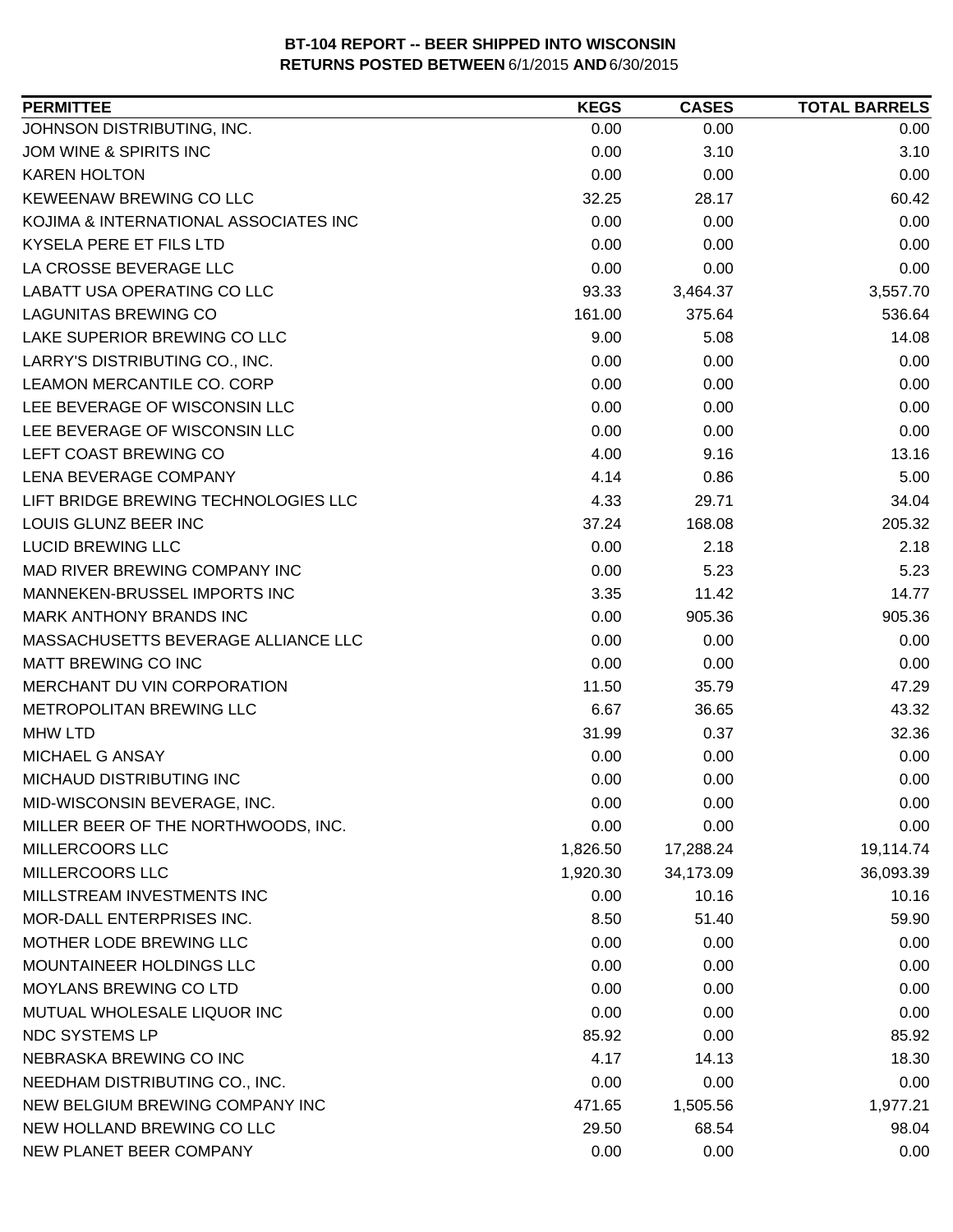| <b>PERMITTEE</b>                     | <b>KEGS</b> | <b>CASES</b> | <b>TOTAL BARRELS</b> |
|--------------------------------------|-------------|--------------|----------------------|
| NOELKE DISTRIBUTORS, INC.            | 0.00        | 0.00         | 0.00                 |
| NORTH COAST BREWING CO INC           | 33.00       | 47.08        | 80.08                |
| NOUVEAU VENTURES LLC                 | 0.00        | 0.00         | 0.00                 |
| ONION PUB & BREWERY INC              | 0.00        | 0.00         | 0.00                 |
| OREGON BREWING COMPANY INC           | 13.63       | 36.41        | 50.04                |
| OTT SCHWEITZER DISTRIBUTORSHIP, INC. | 0.00        | 0.00         | 0.00                 |
| PABST BREWING COMPANY                | 2,449.49    | 0.00         | 2,449.49             |
| PAMPA BEVERAGES LLC                  | 0.00        | 0.00         | 0.00                 |
| PARK RIDGE DISTRIBUTING, INC.        | 0.00        | 0.00         | 0.00                 |
| PATERNO IMPORTS LTD                  | 0.00        | 0.00         | 0.00                 |
| PAULANER USA LLC                     | 150.73      | 277.25       | 427.98               |
| PEHLER DISTRIBUTING, INC.            | 0.00        | 0.00         | 0.00                 |
| PERENNIAL PARTNERS LLC               | 0.00        | 0.00         | 0.00                 |
| PETER M MESROBIAN                    | 0.00        | 0.00         | 0.00                 |
| PHIL KNUTSEN                         | 4.00        | 0.00         | 4.00                 |
| PHILLIPS WINE COMPANY                | 0.00        | 0.00         | 0.00                 |
| PRO-LIQUITECH LLC                    | 0.00        | 0.00         | 0.00                 |
| RANGE BEVERAGE, INCORPORATED         | 0.00        | 0.00         | 0.00                 |
| RATAS WHOLESALE LIQUOR COMPANY       | 0.00        | 0.00         | 0.00                 |
| <b>REINHARD PUCHERT</b>              | 0.00        | 0.00         | 0.00                 |
| RELETA BREWING COMPANY LLC           | 0.00        | 15.64        | 15.64                |
| <b>RICHARD D KATECHIS</b>            | 106.17      | 459.01       | 565.18               |
| RIVER CITY DISTRIBUTING CO., INC.    | 0.00        | 0.00         | 0.00                 |
| ROCLAND WINE IMPORTS                 | 0.00        | 0.00         | 0.00                 |
| S & H INDEPENDENT PREMIUM BRANDS LLC | 656.32      | 0.00         | 656.32               |
| S. & S. DISTRIBUTING, INC.           | 0.00        | 0.00         | 0.00                 |
| S. & S. DISTRIBUTING, INC.           | 0.00        | 0.00         | 0.00                 |
| SABEMOS BEVERAGES LLC                | 0.00        | 0.00         | 0.00                 |
| SAPPORO USA INC                      | 29.58       | 62.50        | 92.08                |
| SARATOGA LIQUOR CO., INC.            | 0.00        | 0.00         | 0.00                 |
| SAUGATUCK BREWING COMPANY INC        | 0.00        | 0.00         | 0.00                 |
| SCHNEIDER DISTRIBUTING CO., INC.     | 0.00        | 0.00         | 0.00                 |
| SCUTTLEBUTT BREWING CO LLC           | 0.00        | 0.00         | 0.00                 |
| <b>SHANE WELCH</b>                   | 10.06       | 14.86        | 24.92                |
| SHELTON BROTHERS INC                 | 2.54        | 0.54         | 3.08                 |
| SIERRA NEVADA BREWING COMPANY        | 63.92       | 700.66       | 764.58               |
| SINGHA NORTH AMERICA INC             | 0.00        | 0.00         | 0.00                 |
| SMUTTYNOSE BREWING CO INC            | 1.67        | 8.07         | 9.74                 |
| SOLEMN OATH BREWERY LLC              | 0.00        | 0.00         | 0.00                 |
| SOUTHERN TIER BREWING COMPANY II LLC | 23.82       | 77.43        | 101.25               |
| <b>SRB OPERATIONS LLC</b>            | 0.00        | 0.00         | 0.00                 |
| ST KILLIAN IMPORTING CO INC          | 37.23       | 155.83       | 193.06               |
| STANLEY STAWSKI DIST CO INC          | 0.00        | 39.42        | 39.42                |
| <b>SUMMIT BREWING COMPANY</b>        | 163.09      | 475.96       | 639.05               |
| SUPERIOR BEVERAGES LLC               | 0.00        | 0.00         | 0.00                 |
|                                      |             |              |                      |